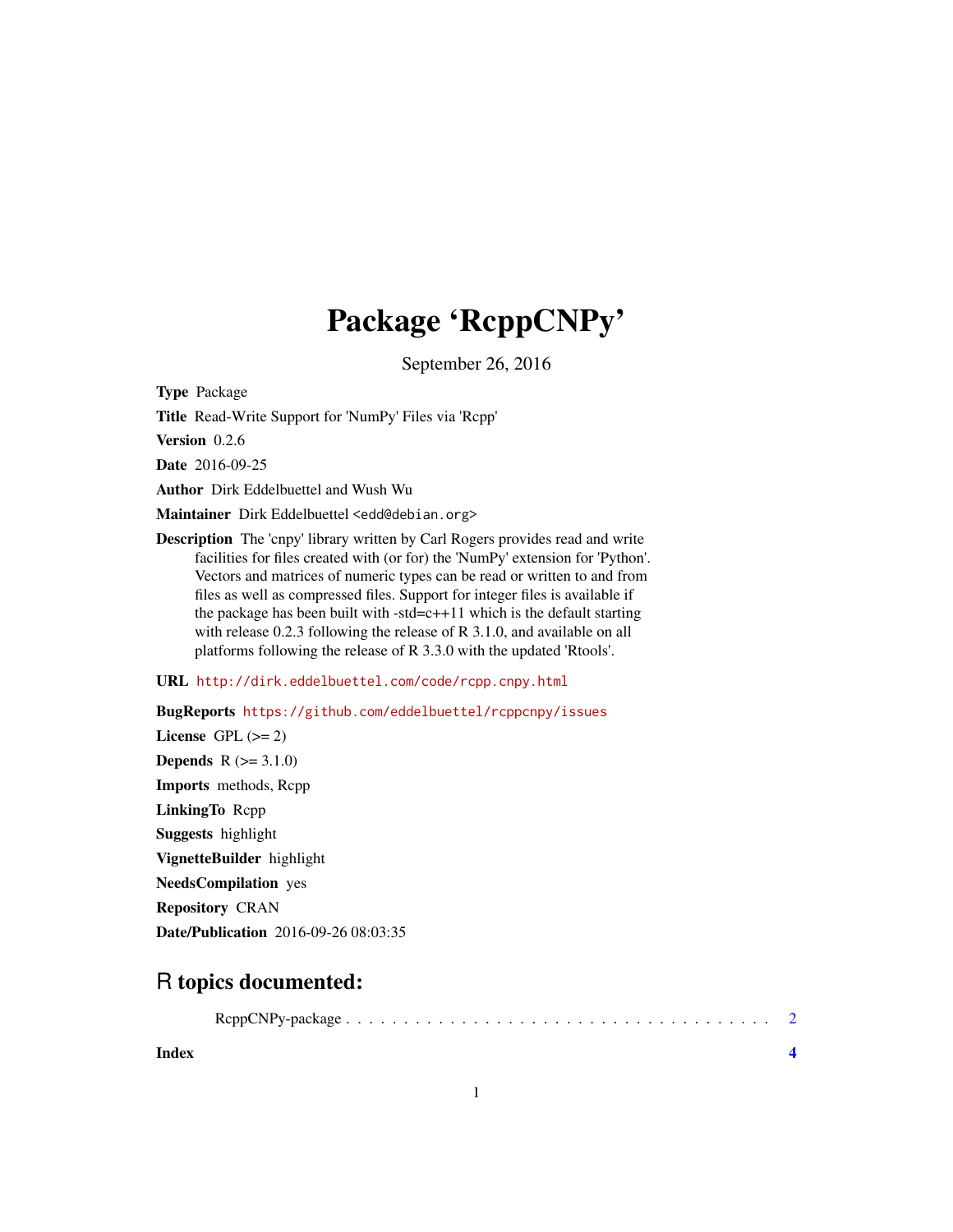<span id="page-1-0"></span>

#### Description

This package provides access to the cnpy library by Carl Rogers which provides read and write facilities for files created with (or for) the NumPy extension for Python.

Support is provided to reading and writing of either vectors or matrices of numeric or integer types.

Files with gzip compression can be transparently read and written as well.

#### Usage

```
npyLoad(filename, type="numeric", dotranspose=TRUE)
npySave(filename, object, mode="w")
npyHasIntegerSupport()
```
#### Arguments

| filename    | string with (path and) filename for a npy object file. If the string ends with .gz,<br>compressed files can be read or written.                                                                                                      |
|-------------|--------------------------------------------------------------------------------------------------------------------------------------------------------------------------------------------------------------------------------------|
| type        | string with type 'numeric' (default) or 'integer'.                                                                                                                                                                                   |
| object      | an R object, currently limited to a vector or matrix of either integer or numeric<br>type                                                                                                                                            |
| dotranspose | a boolean variable indicating whether a two-dimensional object should be trans-<br>posed after reading, default is yes                                                                                                               |
| mode        | a one-character string indicating whether files are appended to ("a") or written<br>("w", the default). In case of writing gzip-ed file, this option is not supported as<br>such files can only be (over-)written, and bot appended. |

#### Details

The package uses Rcpp modules to provide R bindings npyLoad() and npySave() which wrap the npy\_load() and npy\_save() functions. Currently, only one- and two-dimensional vectors and matrices are suppported; higher-dimensional arrays could be added.

Integer support requires access to the long long type which is available if the package is built using the C++11 standard; this is the default since release 0.2.3 which came out after R 3.1.0 permitted used of C++11 in CRAN packages.

#### Author(s)

Dirk Eddelbuettel provided the binding to R (using the Rcpp package).

Carl Rogers wrote the underlying cnpy library, which is released under the MIT license.

Maintainer: Dirk Eddelbuettel <edd@debian.org>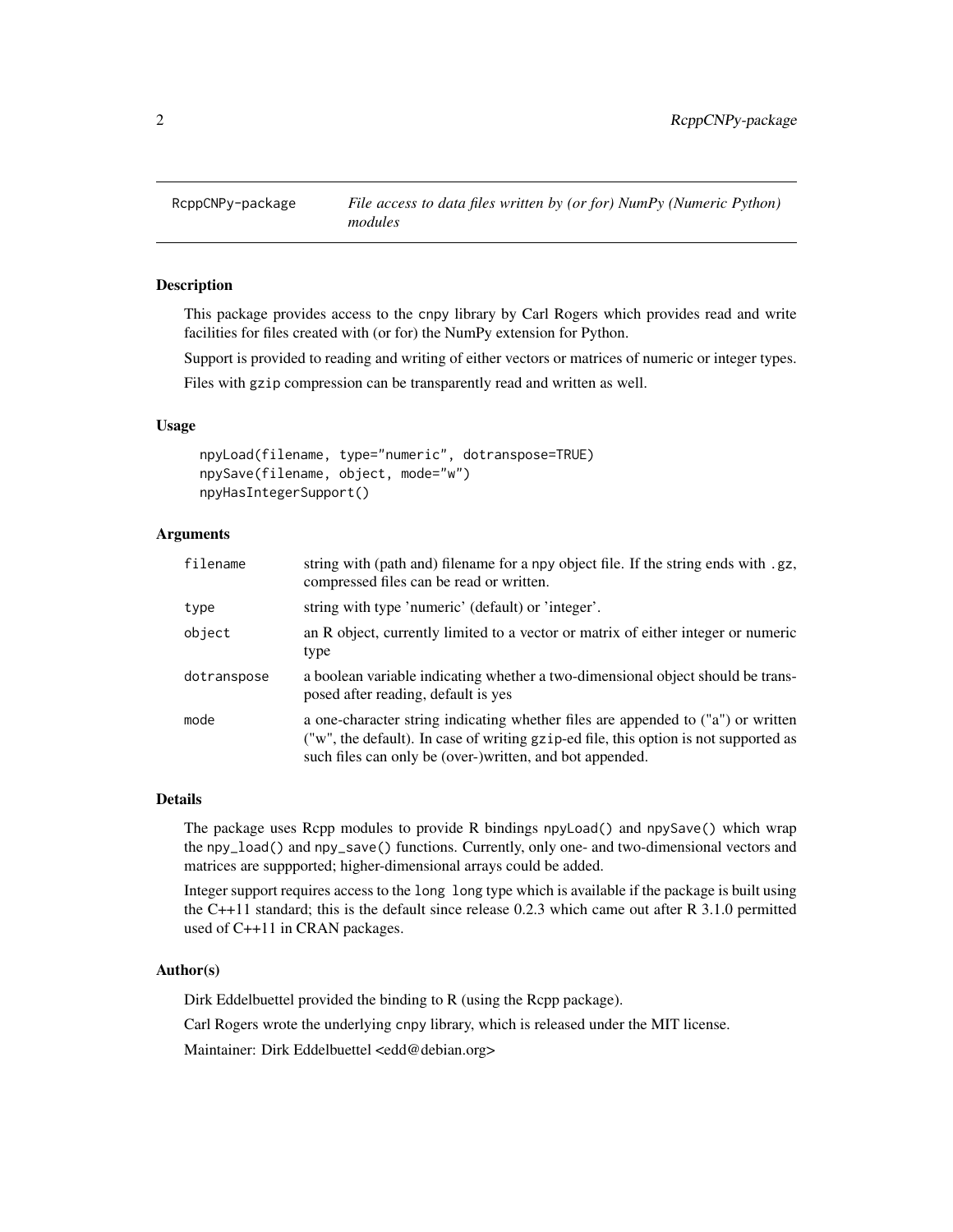#### <span id="page-2-0"></span>References

Rcpp, in particular the Rcpp modules documentation.

The cnpy repository: <https://github.com/rogersce/cnpy>

#### See Also

[Rcpp](#page-0-0)

#### Examples

```
## Not run:
   library(RcppCNPy)
   ## load NumPy file with floating-point data
   fmat <- npyLoad("fmat.npy")
   ## load NumPy file with integer data
   imat <- npyLoad("imat.npy", "integer")
   ## save floating-point data: matrix and vector
   M \leftarrow matrix(0:11, 3, 4, byrow=True) * 1.1v \le v \le 0:4 \times 1.1npySave("fmat.npy", M)
   npySave("fvec.npy", v)
   ## save integer data: matrix and vector
   M <- matrix(0:11, 3, 4, byrow=TRUE)
   v < -v < -0:4npySave("imat.npy", M)
   npySave("ivec.npy", v)
```
## End(Not run)